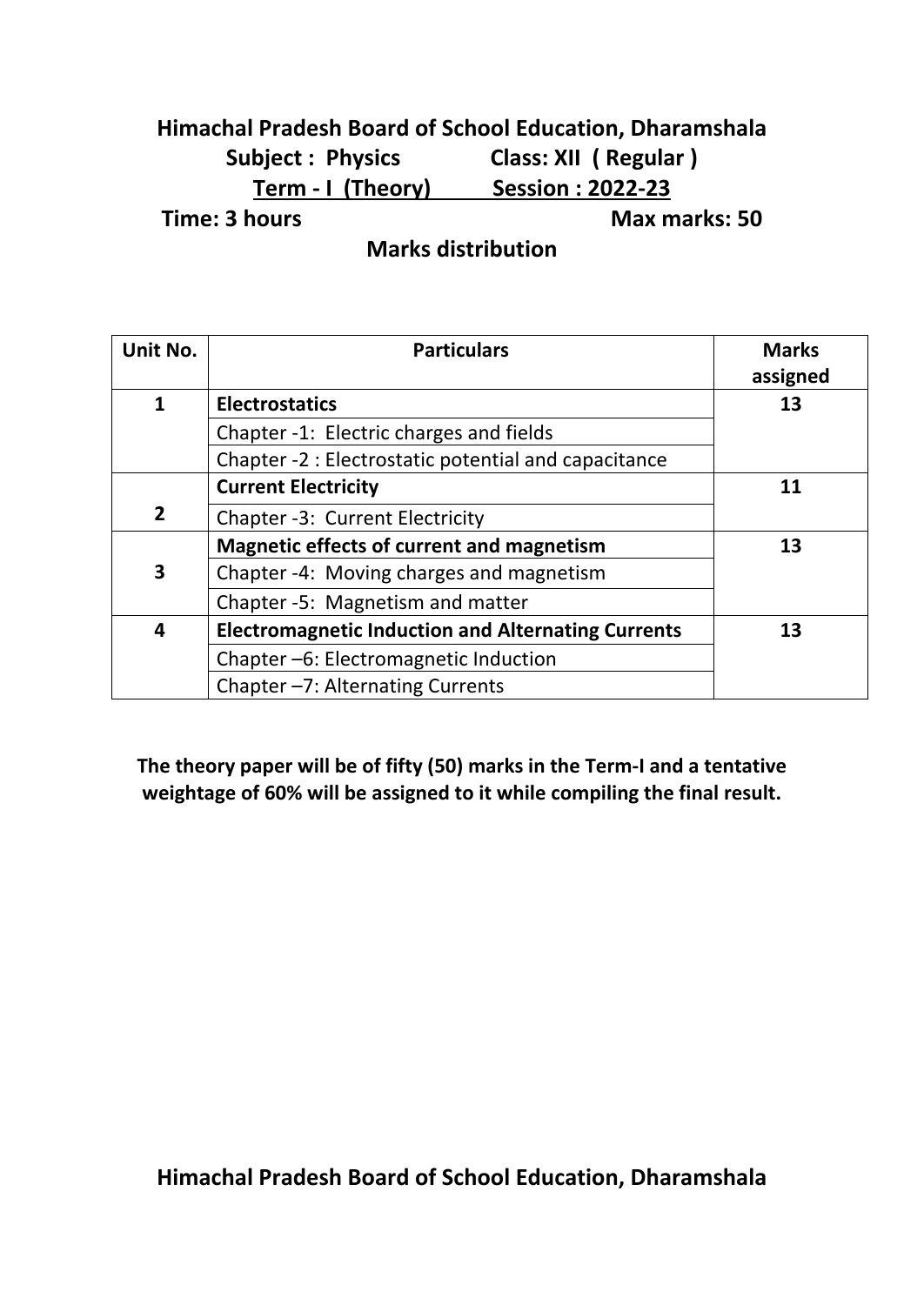**Subject : Physics Class: XII ( Regular ) Term - I (Theory) Session : 2022-23**

**Time: 3 hours Max marks: 50** 

**Blue Print** 

| Name of the<br>unit                                                              | 1 mark<br>questions | 2 marks<br>questions                                             | 3 marks<br>questions                                             | 4 marks<br>questions                 | <b>Total</b><br>marks |
|----------------------------------------------------------------------------------|---------------------|------------------------------------------------------------------|------------------------------------------------------------------|--------------------------------------|-----------------------|
|                                                                                  | (MCQ)               |                                                                  |                                                                  |                                      |                       |
| <b>Electrostatics</b>                                                            | 5                   | $\mathbf{1}$<br>(Internal<br>Choice)                             | $\overline{2}$<br>(Internal<br>Choice in<br>any one<br>question) |                                      | 13                    |
| <b>Current</b><br><b>Electricity</b>                                             | 5                   | $\mathbf{1}$                                                     |                                                                  | $\mathbf{1}$<br>(Internal<br>Choice) | 11                    |
| <b>Magnetic</b><br>effects of<br>current and<br>magnetism                        | 5                   | $\mathbf{1}$                                                     | $\overline{2}$<br>(Internal<br>Choice in<br>any one<br>question) |                                      | 13                    |
| Electromagnetic<br><b>Induction and</b><br><b>Alternating</b><br><b>Currents</b> | 5                   | $\overline{2}$<br>(Internal<br>Choice in any<br>one<br>question) |                                                                  | $\mathbf{1}$<br>(Internal<br>Choice) | 13                    |
| Break up of<br>total 31<br>questions                                             | 20                  | 5                                                                | $\overline{\mathbf{4}}$                                          | $\overline{2}$                       |                       |
| <b>Total marks</b>                                                               | $1x20 = 20$         | $2x5 = 10$                                                       | $3x4 = 12$                                                       | $4 \times 2 = 8$                     | 50                    |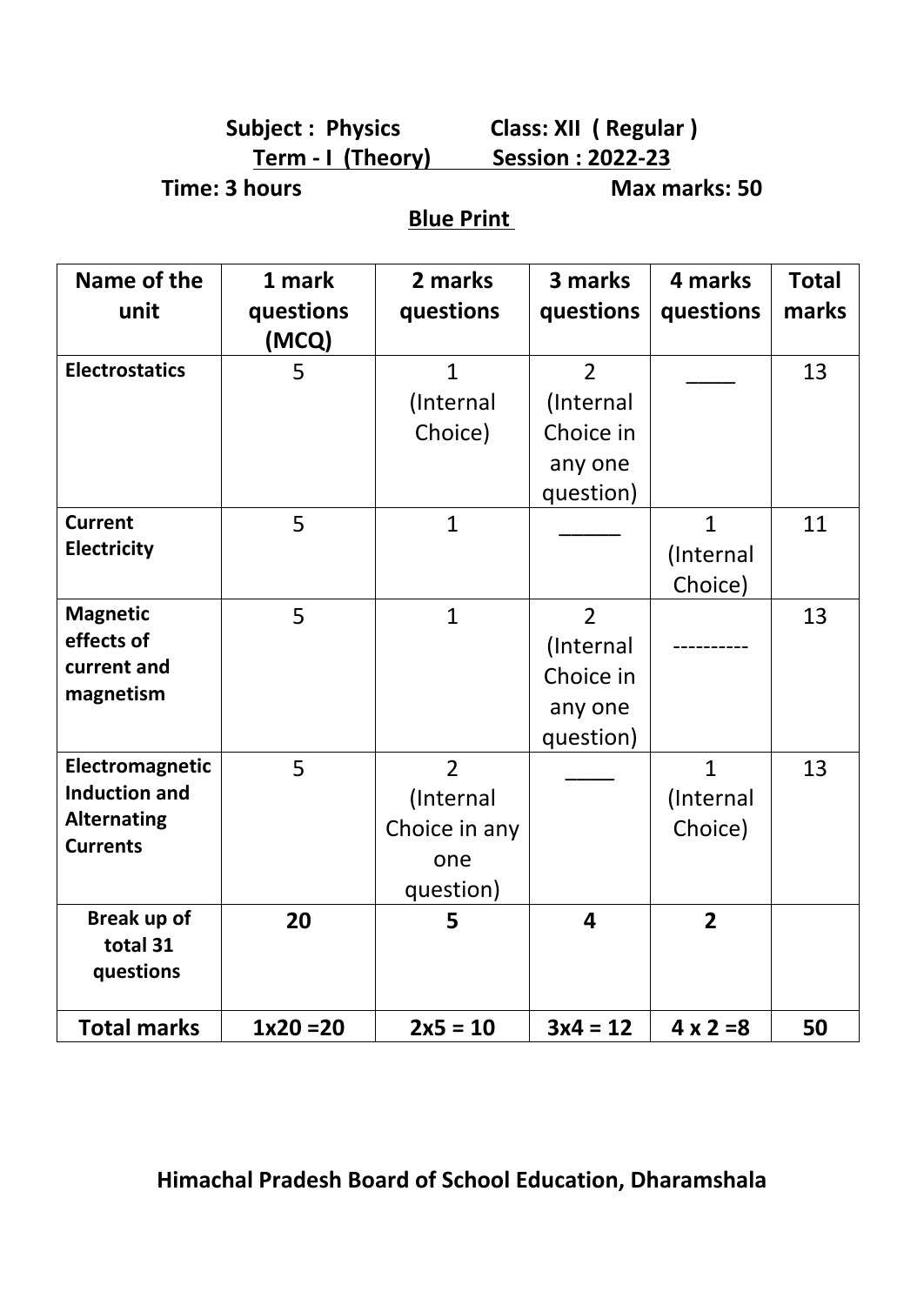**Subject : Physics Class: XII ( Regular )**

## **Term – I (Theory) Session : 2022-23**

### **Blue Print of MCQ**

| <b>Sr No</b>   | <b>Type of question</b>             | <b>No. Of questions</b> |
|----------------|-------------------------------------|-------------------------|
|                | Concept based/ direct               | 8                       |
| $\overline{2}$ | <b>Numerical based</b>              | 4                       |
|                | (Application and skill based)       |                         |
| 3              | Match the columns                   |                         |
| 4              | Case study/ Comprehensions          |                         |
| $\overline{5}$ | <b>Assertion and Reasoning</b>      | 2                       |
| 6              | Diagram / graph/interpretation      |                         |
| 7              | Miscellaneous                       |                         |
|                | (Understanding and knowledge based) |                         |
|                | Total no. Of questions              | 20                      |

# **Each MCQ carries 1 mark only**

**No internal choice be given in the MCQ section**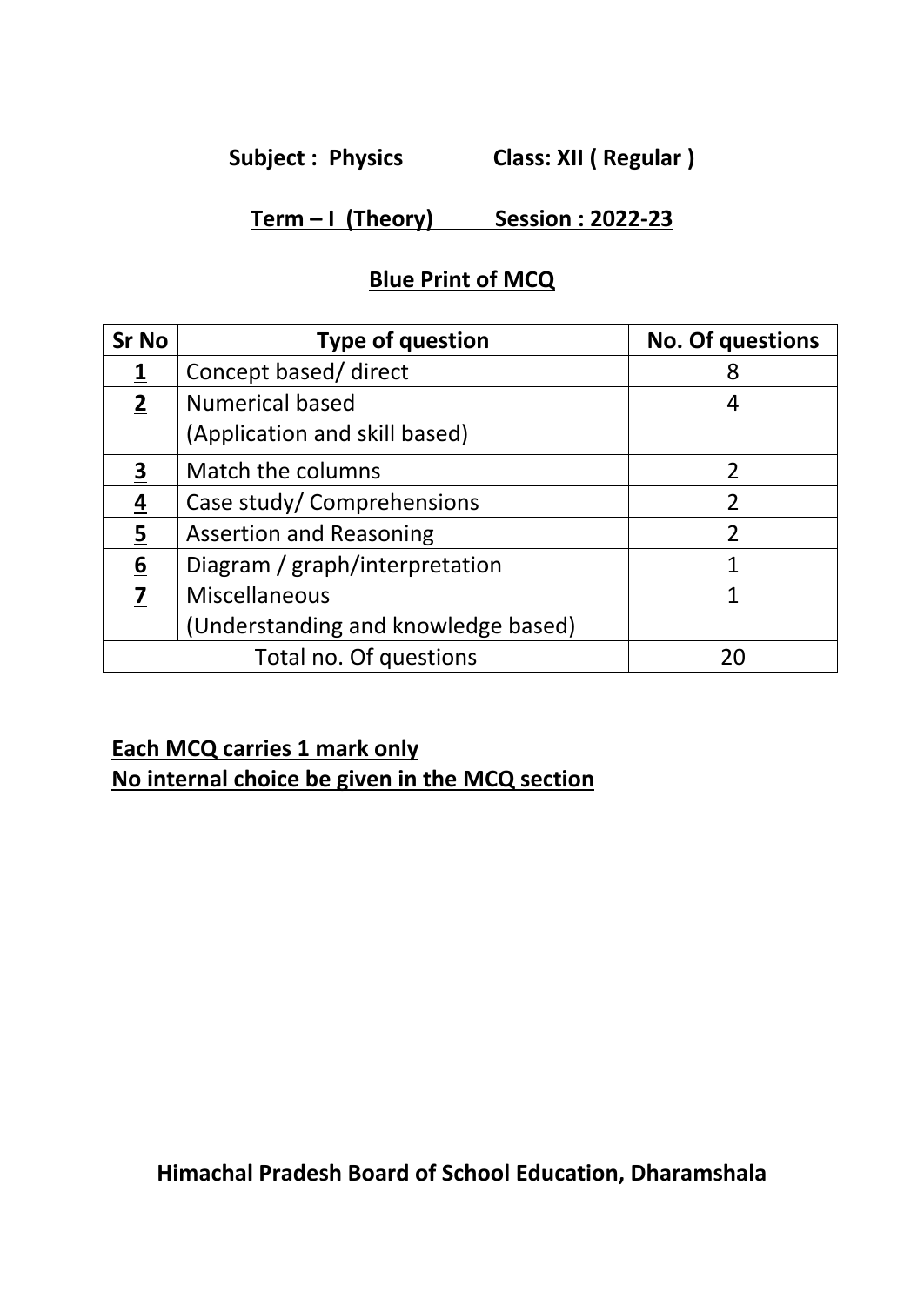## **Subject : Physics Class: XII ( Regular ) Term - II (Theory) Session : 2022-23**

**Time: 3 hours Max marks: 50** 

#### **Marks distribution**

| Unit No.       | <b>Particulars</b>                                         | <b>Marks</b><br>assigned |
|----------------|------------------------------------------------------------|--------------------------|
| 5              | <b>Electromagnetic Waves</b>                               | 5                        |
|                | Chapter - 8: Electromagnetic Waves                         |                          |
| 6              | <b>Optics</b>                                              | 18                       |
|                | Chapter -9 : Ray optics and optical instruments            |                          |
|                | Chapter-10 : Wave optics                                   |                          |
| $\overline{7}$ | <b>Dual Nature of Radiation and Matter</b>                 | 5                        |
|                | Chapter -11: Dual Nature of Radiation and Matter           |                          |
| 8              | <b>Atoms and Nuclei</b>                                    | $\overline{7}$           |
|                | Chapter-12: Atoms                                          |                          |
|                | Chapter-13: Nuclei                                         |                          |
| 9              | <b>Electronic Devices</b>                                  | 10                       |
|                | Chapter -14: Semiconductor devices and Digital<br>circuits |                          |
| 10             | <b>Communication Systems</b>                               | 5                        |
|                | Chapter-15: Communication Systems                          |                          |
|                | <b>Total</b>                                               | 50                       |

**The theory paper will be of fifty (50) marks in the Term-II and a tentative weightage of 60% will be assigned to it while compiling the final result.**

**Himachal Pradesh Board of School Education, Dharamshala Subject : Physics Class: XII ( Regular )**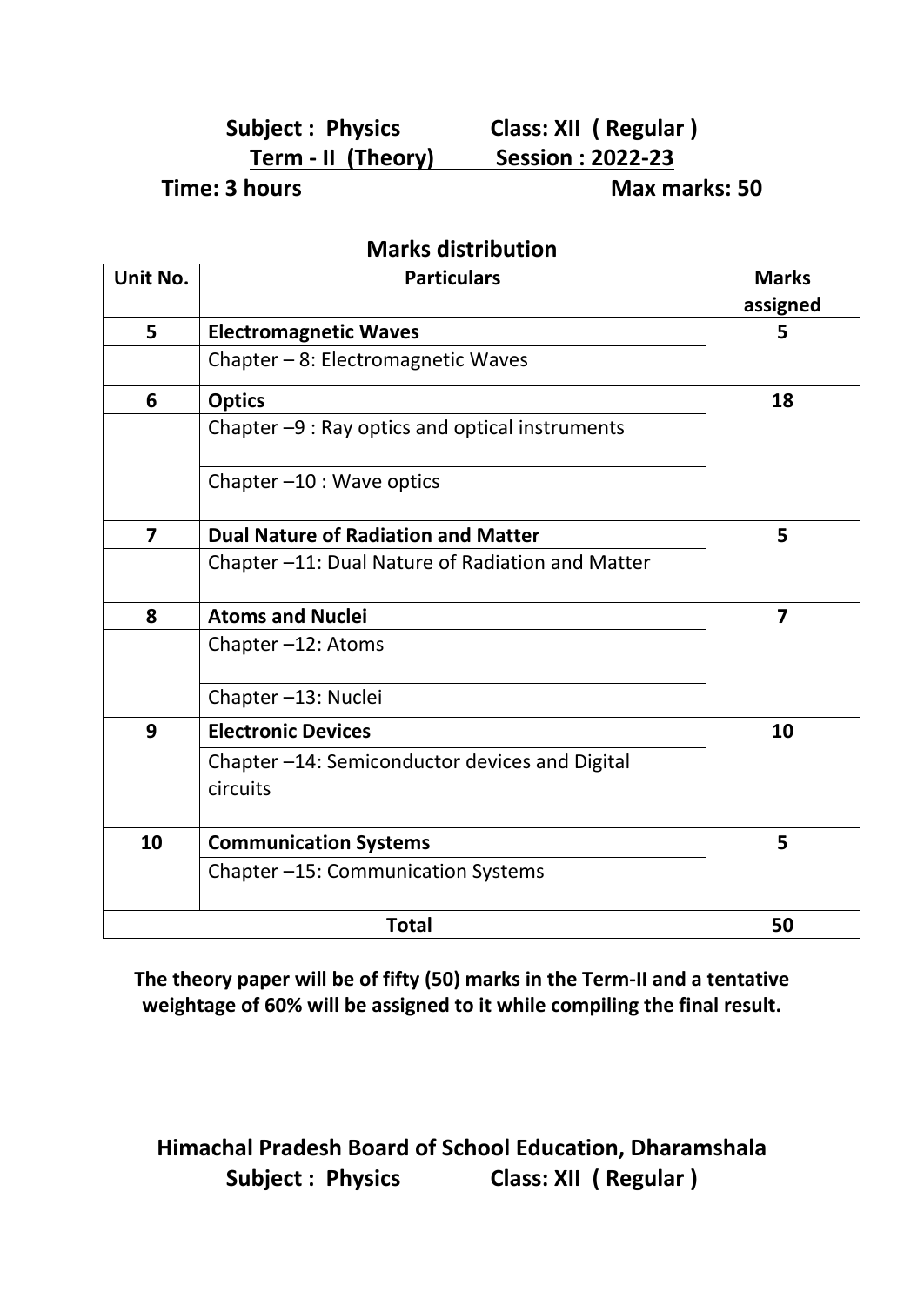**Term - II (Theory) Session : 2022-23**

**Time: 3 hours Max marks: 50** 

# **Blue Print**

| Name of the<br>unit                                            | 1 mark<br>questions<br>(MCQ) | 2 marks<br>questions                                             | 3 marks<br>questions                 | 4 marks<br>questions                 | <b>Total</b><br>marks |
|----------------------------------------------------------------|------------------------------|------------------------------------------------------------------|--------------------------------------|--------------------------------------|-----------------------|
| Electromagnetic<br><b>Waves</b>                                | $\overline{2}$               |                                                                  | $\mathbf{1}$<br>(Internal<br>Choice) |                                      | 5                     |
| <b>Optics</b>                                                  | $\overline{7}$               | $\overline{2}$<br>(Internal<br>Choice in any<br>one<br>question) | $\mathbf{1}$                         | $\mathbf{1}$<br>(Internal<br>Choice) | 18                    |
| <b>Dual Nature of</b><br><b>Radiation and</b><br><b>Matter</b> | $\overline{3}$               | $\mathbf{1}$<br>(Internal<br>Choice)                             |                                      |                                      | 5                     |
| <b>Atoms and</b><br><b>Nuclei</b>                              | $\overline{2}$               | $\mathbf{1}$                                                     | $\mathbf{1}$<br>(Internal<br>Choice) |                                      | $\overline{7}$        |
| <b>Electronic</b><br><b>Devices</b>                            | $\overline{4}$               | $\mathbf{1}$                                                     |                                      | $\mathbf{1}$<br>(Internal<br>Choice) | 10                    |
| <b>Communication</b><br><b>Systems</b>                         | $\overline{2}$               |                                                                  | $\mathbf{1}$                         |                                      | 5                     |
| Break up of<br>total 31<br>questions                           | 20                           | 5                                                                | $\overline{\mathbf{4}}$              | $\overline{2}$                       |                       |
| <b>Total marks</b>                                             | $1x20 = 20$                  | $2x5 = 10$                                                       | $3x4 = 12$                           | $4 \times 2 = 8$                     | 50                    |